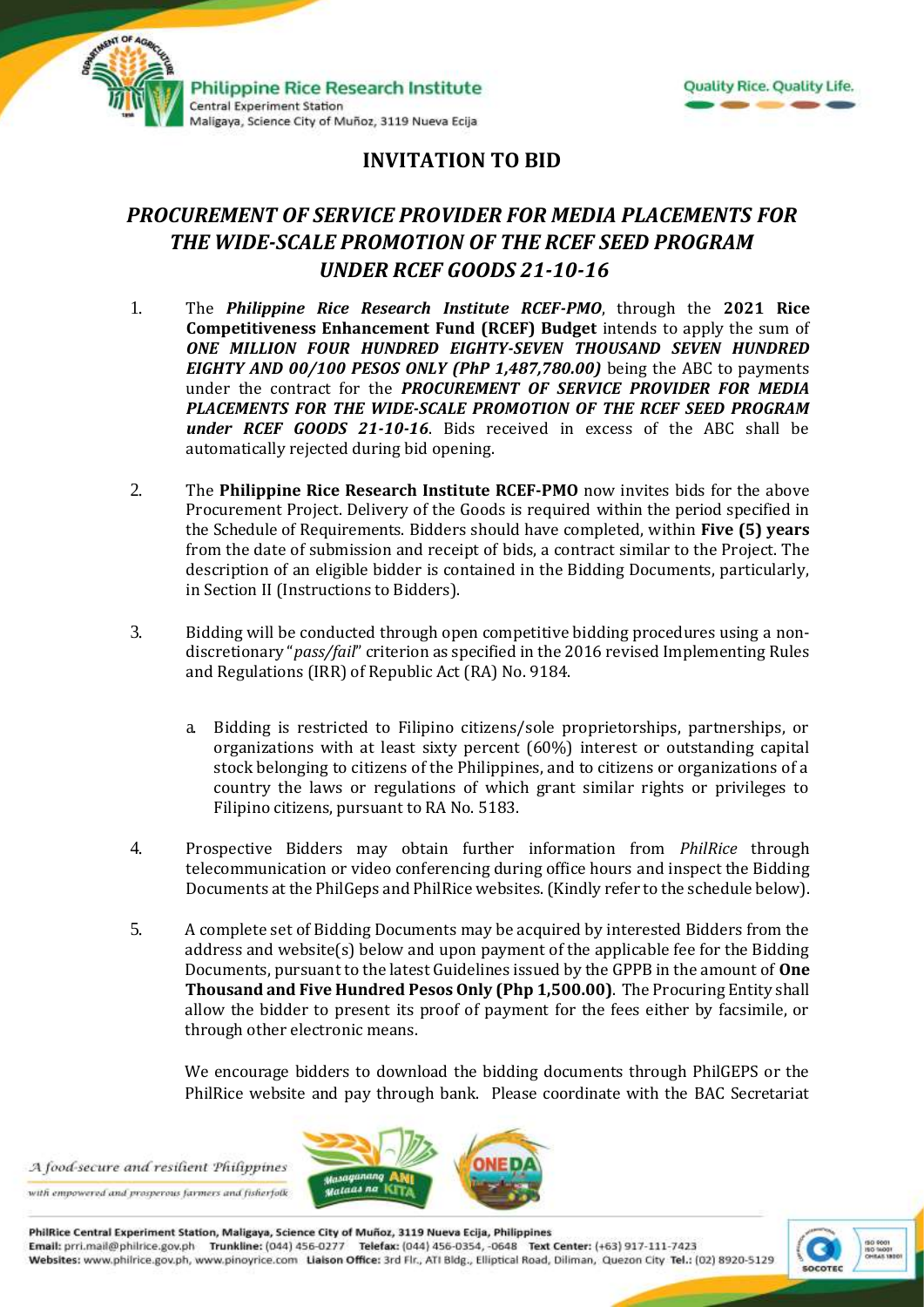



through the email address and contact number given below for the bank details and procedure.

6. The **Philippine Rice Research Institute RCEF-PMO** will hold a Pre-Bid Conference through video conferencing or webcasting via zoom/webex on the date specified below which shall be open to all prospective bidders.

A Personal Meeting ID will be sent through SMS or email for each participant at least one day before the event. Prospective bidders need to signify their intention to participate by sending a formal letter thru email to the address given below.

- 7. Bids must be duly received by the BAC Secretariat at the address below on or before the date and time of the deadline. (i) manual submission or through courier at the office address indicated below*.* Late bids shall not be accepted.
- 8. All Bids must be accompanied by a bid security in any of the acceptable forms and in the amount stated in **ITB** Clause 14.

Bid opening shall be on **October 27, 2021; 01:30PM** at the address given below via Zoom/Webex. Bids will be opened in the presence of the bidder's representatives who choose to attend the activity.

- 9. The **Philippine Rice Research Institute RCEF-PMO** reserves the right to reject any and all bids, declare a failure of bidding, or not award the contract at any time prior to contract award in accordance with Sections 35.6 and 41 of the 2016 revised IRR of RA No. 9184, without thereby incurring any liability to the affected bidder or bidders.
- **10. DA-PHILRICE DOES NOT CONDONE ANY FORM OF SOLICITATION ON ANY PROSPECTIVE WINNING AND LOSING BIDDERS BY ANY OF OUR STAFF/EMPLOYEES OR ANY OTHER PARTY. ANY SORT OF THIS KIND SHALL BE REPORTED IMMEDIATELY TO THE OFFICE OF THE SECRETARY OF THE NATIONAL BUREAU OF INVESTIGATION (NBI) FOR ENTRAPMENT AND PROPER INVESTIGATION.**
- 11. Please refer to the following schedule of activities:

| <b>Activity</b>                                                                | Date/Time                                                 | <b>Remarks</b>                                                                                                        |
|--------------------------------------------------------------------------------|-----------------------------------------------------------|-----------------------------------------------------------------------------------------------------------------------|
| of<br>Acceptance<br>queries through<br>telephone or video<br>call with the BAC | October 6 - 14, 2021<br>(Except Holidays and<br>Weekends) | Queries on the bidding documents only.                                                                                |
| Secretariat                                                                    | 8:00AM<br>12:00<br>to<br>noon                             | Queries on the technical specifications<br>should be in formal writing sent<br>through email or fax, addressed to the |



A food-secure and resilient Philippines

with empowered and prosperous farmers and fisherfolk

PhilRice Central Experiment Station, Maligaya, Science City of Muñoz, 3119 Nueva Ecija, Philippines Email: prri.mail@philrice.gov.ph Trunkline: (044) 456-0277 Telefax: (044) 456-0354, -0648 Text Center: (+63) 917-111-7423 Websites: www.philrice.gov.ph, www.pinoyrice.com Llaison Office: 3rd Flr., ATI Bldg., Elliptical Road, Diliman, Quezon City Tel.: (02) 8920-5129